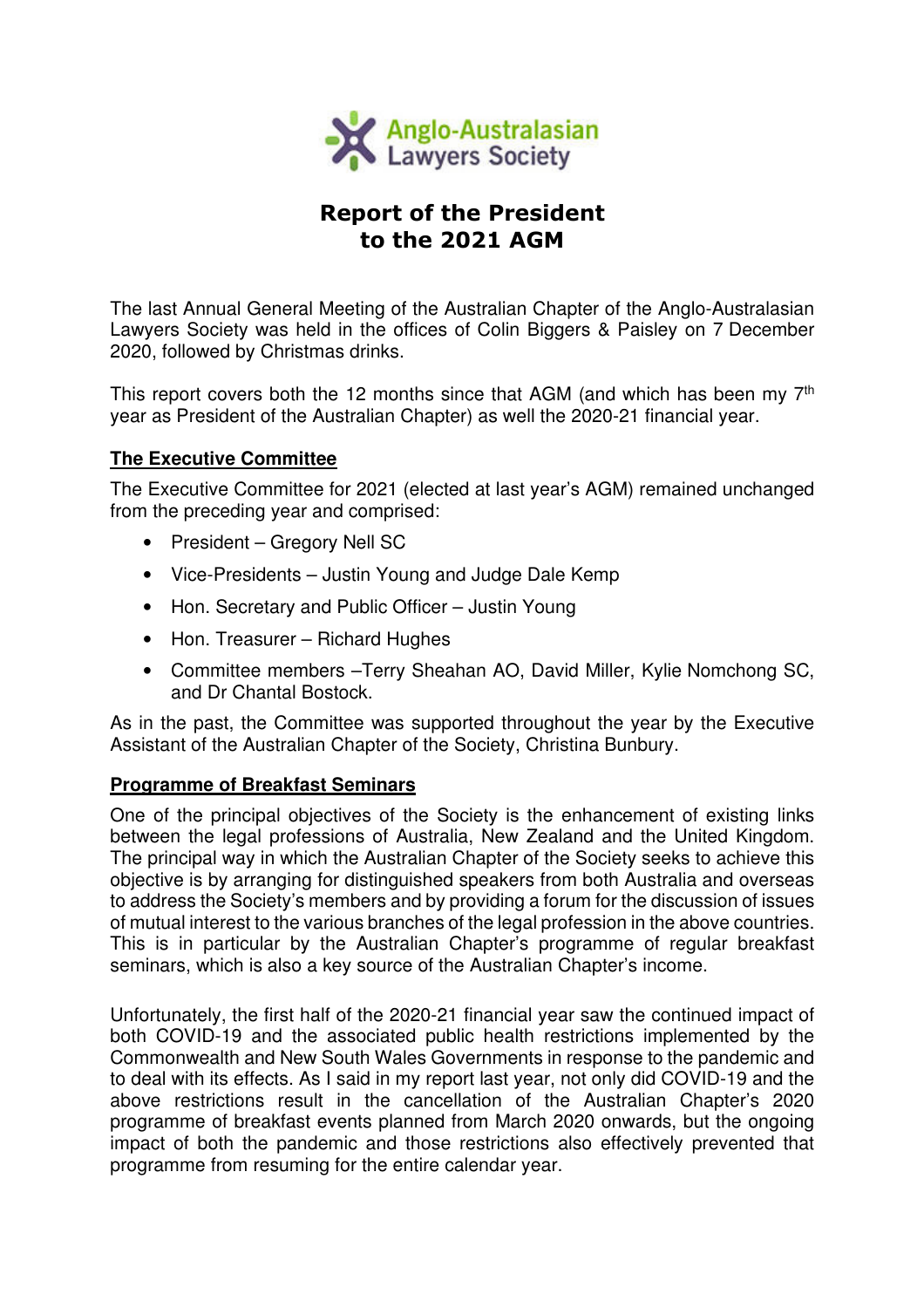With the apparent easing of both the pandemic and associated restrictions, the Australian Chapter's programme of breakfast events resumed strongly in 2021, with breakfast seminars:

- (a) on 18 March 2021 at which Hon Dennis Cowdroy AO QC, Inaugural Integrity Commissioner for the Australian Capital Territory, former Chairperson of the Australian Electoral Commission, and a former judge of both the Federal Court of Australia and Land and Environment Court of New South Wales spoke on "Integrity Commissions: Purpose & Pitfalls";
- (b) on 22 April 2021 at which Prof. Mark Lunney, Professor in Law, Tort Law, Legal History and Comparative Law at the School of Law, University of New England (UNE) spoke on "The Common Law and Independent Australian Britons: Some Thoughts from an Interested Party"; and
- (c) on 19 May 2021 at which Dr. James Renwick CSC SC, former Independent National Security Legislation Monitor spoke on "Terrorism and Foreign Interference: some comparisons between the UK and Australian laws and responses".

The first two of these presentations are also available on the AALS website at https://www.aals.net.au/papers. The third presentation was a pre-cursor to the subsequent publication of a special edition of the Australian Law Journal, of which Dr Renwick was the guest editor. That presentation also followed on from an address that the first Independent National Security Legislation Monitor, Bret Walker AO SC, had earlier delivered to the members of the Society in August 2015.

However, despite this strong start, the Australian Chapter's planned programme of breakfast events was once again brought to a premature end, following the arrival in New South Wales of the Delta variant of COVID-19 and the lockdown and other restrictions imposed by the New South Wales Government in this State and more particularly in Sydney, in an attempt to initially defeat and later reduce the impact of that variant. As a result, the Society was once again unable to resume its programme of breakfast events for the remainder of the 2021 calendar year.

It is only now, with the recent lessening of the above restrictions that the Australian Chapter has been able to recommence planning for the resumption (yet again) of its regular programme of breakfast events, commencing in early 2022. Further, with the reopening of both Australia's international borders and certain State borders that have been effectively closed for much of the past 2 years, it is anticipated that the Australian Chapter's resumed programme of breakfast events may once again be able to include speakers from both overseas and inter-State.

Admittedly, all of that is subject to the recent discovery in Australia of the Omicrom variant of COVID-19 and any measures that the Commonwealth and State Governments might introduce in response to it. However, with the current approach of government favouring Australians learning to live with COVID, it is hoped that 2022 will see a return to a full year's programme of events.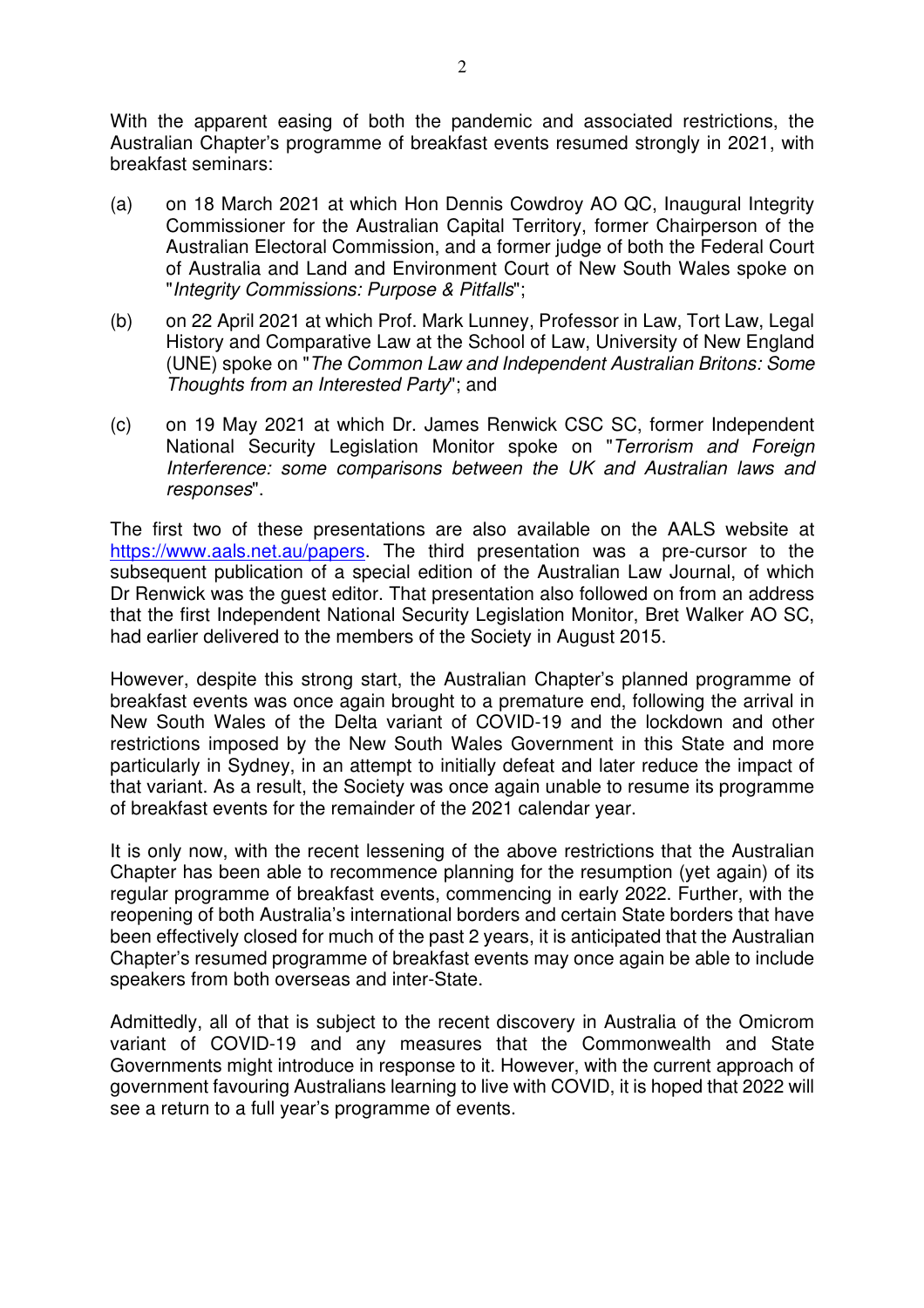### **Financial position**

As I have noted in my previous reports, the Australian Chapter's only sources of income continue to be its membership subscriptions and receipts from its programme of regular breakfast seminars. As with last year, the latter was severely impacted this past year by COVID-19 and the measures taken by Government to deal with the pandemic, effectively resulting in fewer breakfast events being held than normal. This has not only been felt in the 2020-21 financial year results, but has also impacted on the Society's financial position in the first half of the current financial year.

Further, with a second premature end to the Chapter's full year programme of events, and in consecutive years, the Chapter has also seen a reduction in the number of its memberships being renewed. The Society is especially grateful for those of its members who have renewed their membership subscription despite the interruption to the Chapter's usual programme over the last two years and hopes that more members will renew their subscriptions once that programme resumes in 2022. It is also hoped that the resumption of our usual programme of regular breakfast events will also encourage new members to join the Society.

As a consequence of the above factors, the Australian Chapter suffered a small loss of \$ 183.88 in the 2020-21 financial year. Admittedly, this was smaller than last year's loss. A more complete picture of the 2020-21 financial year results and current financial position of the Australian Chapter is to be found in the Hon. Treasurer's report to the AGM. It is anticipated that with the resumption of our regular programme of breakfast events in early 2022 as the remaining limited restrictions are lifted and we learn to live with COVID (as we have been told we now must), the Australian Chapter's financial position will improve, and the Chapter will return to making a profit once again.

I would take this opportunity to thank Richard Hughes for his efforts in undertaking the role of Hon Treasurer of the Australian Chapter, especially during what has been a trying two years.

## **UK Chapter**

The Australian Chapter of the Society has continued to maintain its liaison with the UK Chapter and its President Anne Bodley. As occurred in 2020, members of the Australian Chapter have been able to participate in the several virtual presentations held by the UK Chapter in 2021 (and even if this has been at otherwise inconvenient hours of the day locally). On behalf of the Australian Chapter and its members, I would like to thank the UK Chapter for extending these opportunities to our members. With the current reopening of Australia's international borders and relaxing of international travel restrictions, members of the Australian Chapter may once again be able to visit the UK and if they do they are reminded to consult the UK Chapter's website at http://www.aals.co.uk to learn of its planned events, which they are always welcome to attend.

#### **Western Australia Branch**

The Western Australia Branch of the Society continues to have both a healthy membership and active educational and social programme under the stewardship of President Alex Hickman. This has included both in person presentations (most recently by Chief Justice Quinlan, Chief Justice of the Supreme Court of Western Australia), and online presentations (to which members of the Australian Chapter have also been